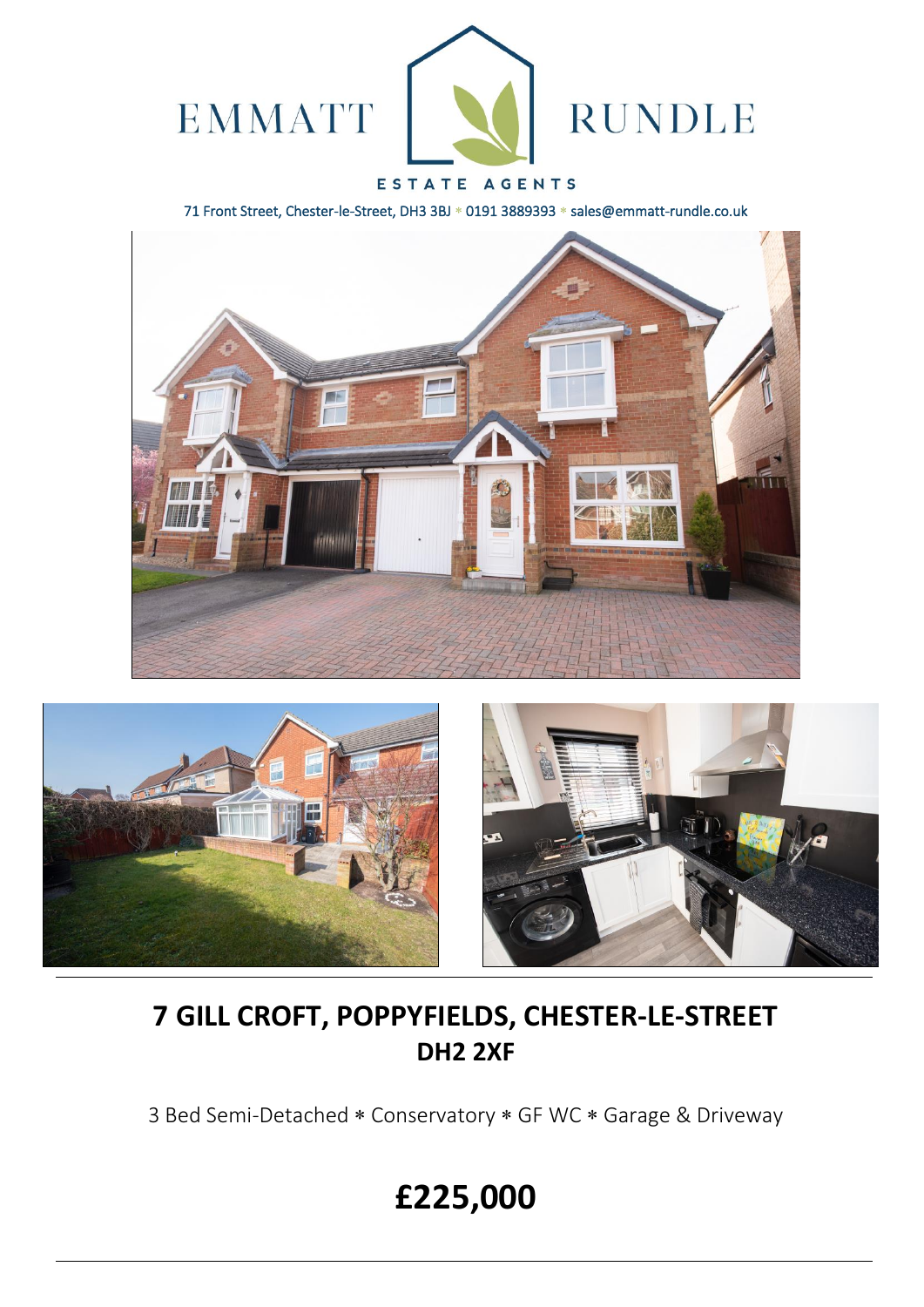#### **DESCRIPTION**

A three bedroom semi-detached house on a superb site with sunny southerly aspect to rear within this sought-after development. The property has a number of attractive features including spacious lounge through dining room, UPVC conservatory overlooking patio and well-stocked lawned garden enjoying the sunny aspect. There is the advantage of well-appointed kitchen, additional ground floor WC, master bedroom with en-suite shower room together with double block paved driveway leading to attached garage. The property benefits from gas central heating via combi boiler and UPVC double glazing.

TENURE - Freehold

#### DIRECTIONS

From the south end of Front Street take the fourth exit at the roundabout, turn left at the next roundabout onto West Lane, continue on this road over two mini roundabouts & pass the Whitehills pub, at the second roundabout take the third exit onto Meadow Drive, take the third left onto Long Burn Drive then first right onto Gill Croft, the property is on the right-hand side.

#### GROUND FLOOR

LOUNGE

**ENTRANCE HALL ENTRANCE HALL ENTRANCE HALL** 





14'5" (4.39m) x 12'10" (3.91m)

arch to dining room with corbels

Understair cupboard, venetian blind, radiator,

THROUGH DINING ROOM 8'10" (2.69m) x 7'6" (2.29m) Radiator, French doors to conservatory

#### UPVC CONSERVATORY

11'5" (3.48m) x 8'8" (2.64m) Laminate flooring, enjoying views to enclosed southerly facing garden, French doors to garden

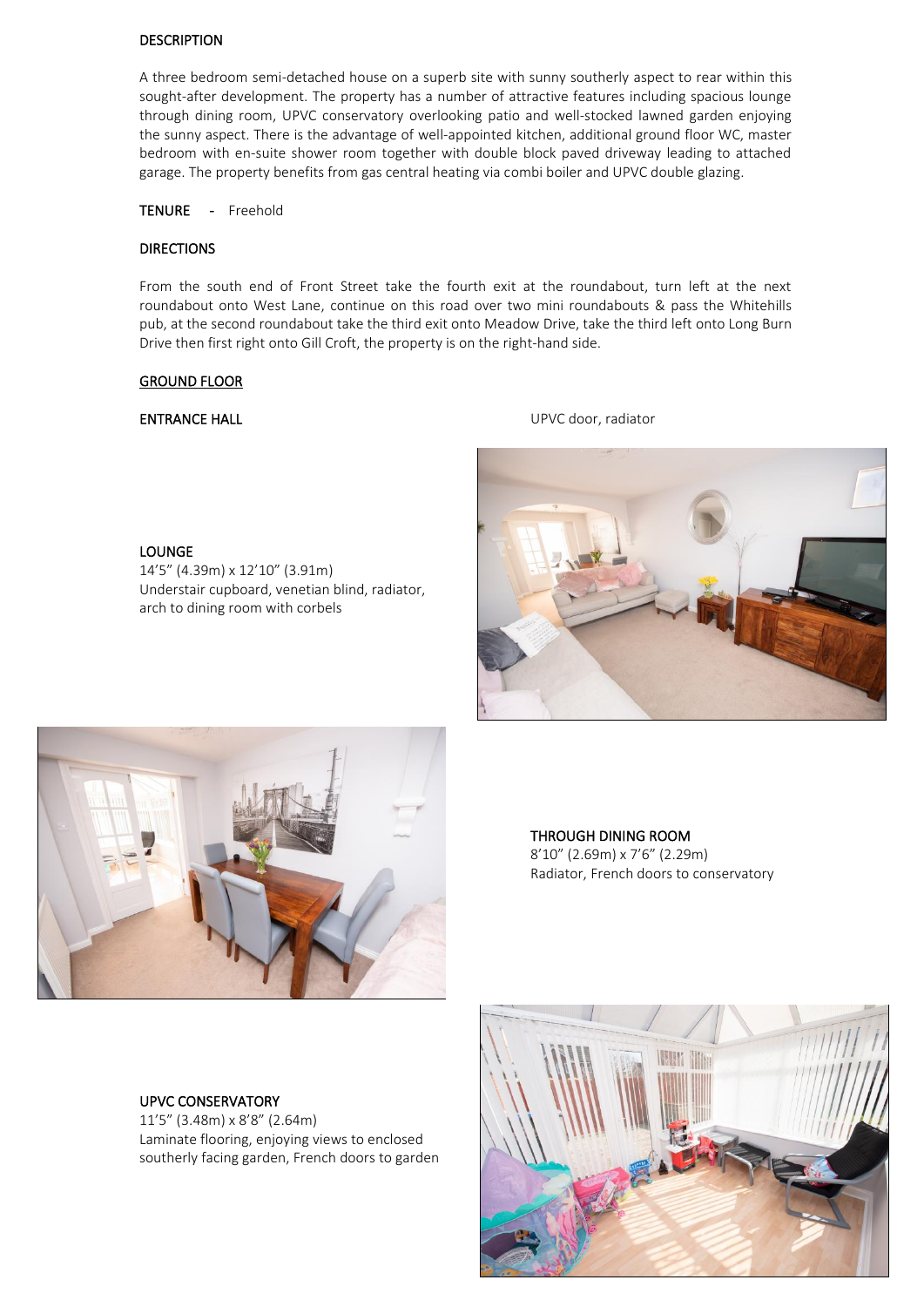

FIRST FLOOR

BEDROOM 1 10'10" (3.30m) x 9'9" (2.97m) Dressing area with twin mirrored wardrobes, bay window, venetian blind, radiator

**KITCHEN** 

'L' shaped with a range of wall & base units in high gloss white, co-ordinating worksurfaces & upstands, stainless steel sink unit, mixer tap, integrated oven & hob, stainless steel cooker hood, plumbed for washer, venetian blind, radiator, door to garage, UPVC door to garden

CLOAKROOM WC & hand basin in white, radiator

LANDING Airing cupboard





EN-SUITE

Large shower cubicle, combi shower with rainfall fitting, floating hand basin & WC, large vanity mirror, part ceramic tiled, roller blind, radiator, extractor fan

BEDROOM 2 9'5" (2.87m) x 7'10" (2.39m) Fitted wardrobes, roller blind, radiator